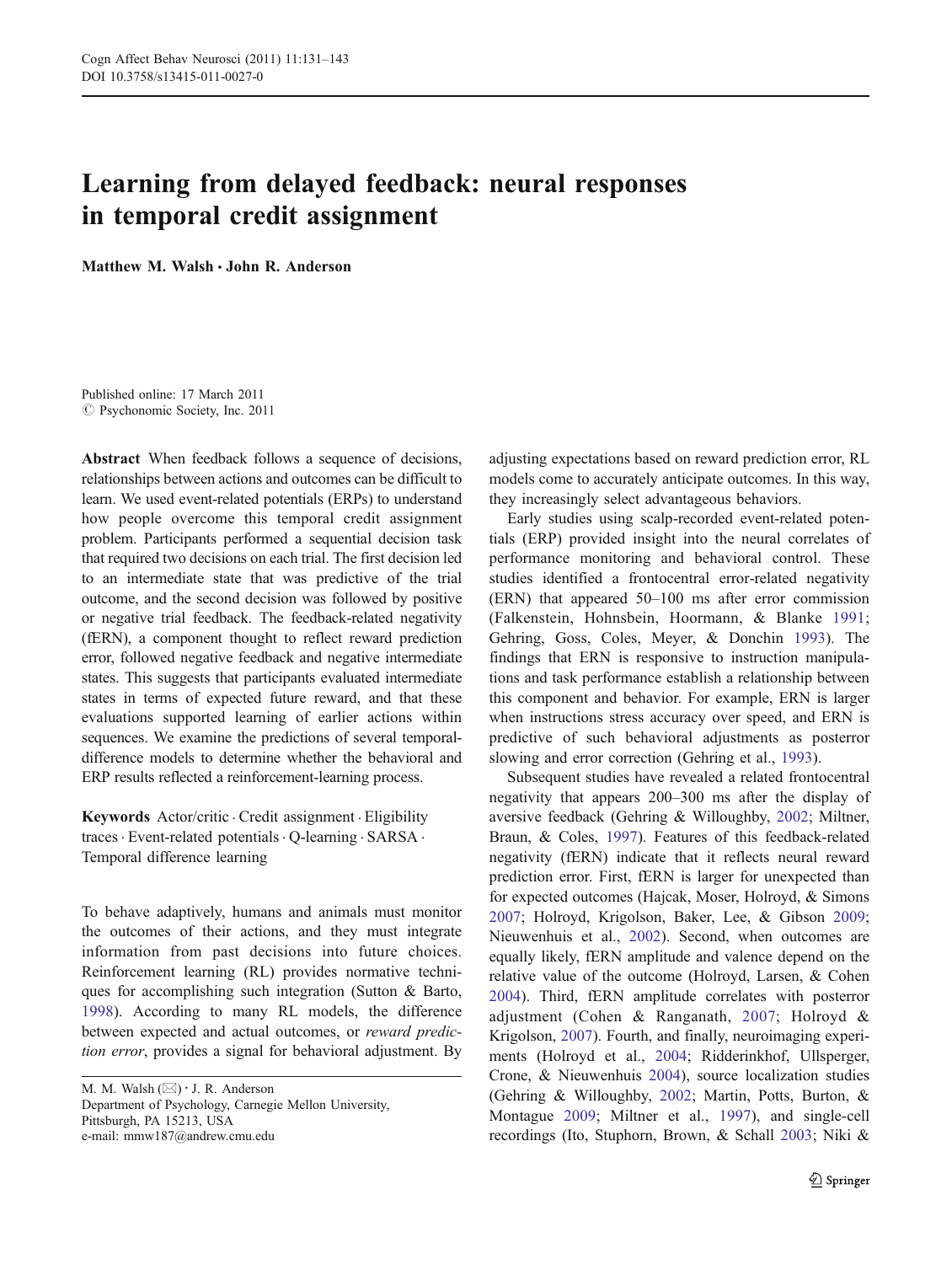Watanabe, [1979](#page-11-0)) suggest that the fERN originates from the anterior cingulate cortex (ACC), a region implicated in cognitive control and goal-directed behavioral selection (Braver, Barch, Gray, Molfese, & Snyder [2001](#page-10-0); Kennerley, Walton, Behrens, Buckley, & Rushworth [2006](#page-11-0); Rushworth, Walton, Kennerley, & Bannerman [2004;](#page-12-0) Shima & Tanji, [1998\)](#page-12-0).

These ideas have been synthesized in the reinforcementlearning theory of the error-related negativity (RL-ERN; Holroyd & Coles, [2002](#page-11-0)). The RL-ERN was motivated by the finding that phasic activity of midbrain dopamine neurons tracks whether outcomes are better or worse than expected (Schultz, [1998\)](#page-12-0). According to RL-ERN, midbrain dopamine neurons transmit a prediction error signal to the ACC, and this signal reinforces or punishes actions that preceded the outcomes (Holroyd & Coles, [2002\)](#page-11-0). By this account, ERN and fERN reflect a unitary signal that differs only in terms of the eliciting event (but see Gehring & Willoughby, [2004;](#page-11-0) Potts, Martin, Kamp, & Donchin [2011](#page-12-0)). In support of this view, neuroimaging experiments and source localization studies have indicated that ERN and fERN both originate from the ACC (Dehaene, Posner, & Tucker [1994;](#page-10-0) Holroyd et al., [2004;](#page-11-0) Miltner et al., [1997](#page-11-0)). Additionally, ERN and fERN are often negatively associated (Holroyd & Coles, [2002;](#page-11-0) Krigolson, Pierce, Holroyd, & Tanaka [2009\)](#page-11-0). As people learn response–outcome contingencies, ERN propagates back from the time of error feedback to the time of incorrect responses. A recent experiment tested whether conditioned stimuli, like responses, could also produce an ERN (Baker & Holroyd, [2009\)](#page-10-0). Participants chose between arms of a T-maze and then viewed a cue that was or was not predictive of the trial outcome. When cues were predictive of outcomes, fERN followed cues but not feedback. When cues were not predictive of outcomes, fERN only followed feedback. Collectively, these results indicate that fERN follows the earliest outcome predictor.

Although the RL-ERN theory has stimulated a great deal of research (for a review, see Nieuwenhuis, Holroyd, Mol, & Coles [2004](#page-11-0)), feedback immediately follows actions in most studies of fERN. Humans and animals regularly face more complex control problems, however. One such problem is temporal credit assignment (Minsky, [1963](#page-11-0)). When feedback follows a sequence of decisions, how should credit be assigned to intermediate actions within the sequence?

Temporal-difference (TD) learning provides one solution to the problem of temporal credit assignment. According to this solution, the agent learns values of intermediate states and uses these values to evaluate actions in the absence of external feedback (Sutton & Barto, [1990](#page-12-0); Tesauro, [1992](#page-12-0)). Researchers have used TD learning to model reward valuation and choice behavior (Fu & Anderson, [2006](#page-11-0); Montague, Dayan, & Sejnowski [1996;](#page-11-0) Schultz, Dayan, & Montague [1997\)](#page-12-0). TD learning is not the only solution to the problem of temporal credit assignment, however. For example, the agent might hold the history of actions in memory and assign credit to all actions upon receiving external feedback (Michie, [1963;](#page-11-0) Sutton & Barto, [1998;](#page-12-0) Widrow, Gupta, & Maitra [1973\)](#page-12-0). This is called a Monte Carlo method because the agent treats trials as samples and calculates action values after viewing the complete sequence of rewards. Importantly, TD learning and Monte Carlo methods make quantitatively similar (and sometimes identical) behavioral predictions (Sutton & Barto, [1998\)](#page-12-0).

These models make qualitatively distinct ERP predictions, however. Specifically, the TD model predicts that fERN will follow negative feedback and negative intermediate states, whereas the Monte Carlo model predicts that fERN will only follow negative feedback. To test these predictions, we recorded ERPs as participants performed a sequential decision task. In each trial, they made two decisions. The first led to an intermediate state that was associated with a high or low probability of future reward, and the second decision was followed by positive or negative feedback.

Based on the idea that fERN reflects neural prediction error (Holroyd & Coles, [2002](#page-11-0)), we tested two hypotheses. First, fERN should be greater for unexpected than for expected feedback; because RL models are sensitive to statistical regularities, prediction error in RL models is greater following improbable than following probable outcomes. Although some studies have reported a positive relationship between fERN and prediction error (Hajcak, Moser, Holroyd, & Simons [2007;](#page-11-0) Holroyd et al., [2009;](#page-11-0) Nieuwenhuis et al., [2002](#page-11-0)), others have not (Donkers, Nieuwenhuis, & van Boxtel [2005](#page-11-0); Hajcak, Holroyd, Moser, & Simons [2005;](#page-11-0) Hajcak, Moser, Holroyd, & Simons [2006\)](#page-11-0). Consequently, it was important to establish a relationship between fERN and prediction error in our task. Second, if credit assignment occurs "on the fly," as predicted by the TD model, negative feedback and negative intermediate states will evoke fERN. Alternatively, if credit assignment only occurs at the end of the decision episode, only negative feedback will evoke fERN. In addition to testing these two hypotheses, we examined the specific predictions of several computational models to determine whether the behavioral and ERP results reflected an RL process.

# Experiment

# Method

Participants A total of 13 graduate and undergraduate students participated on a paid volunteer basis (7 male, 6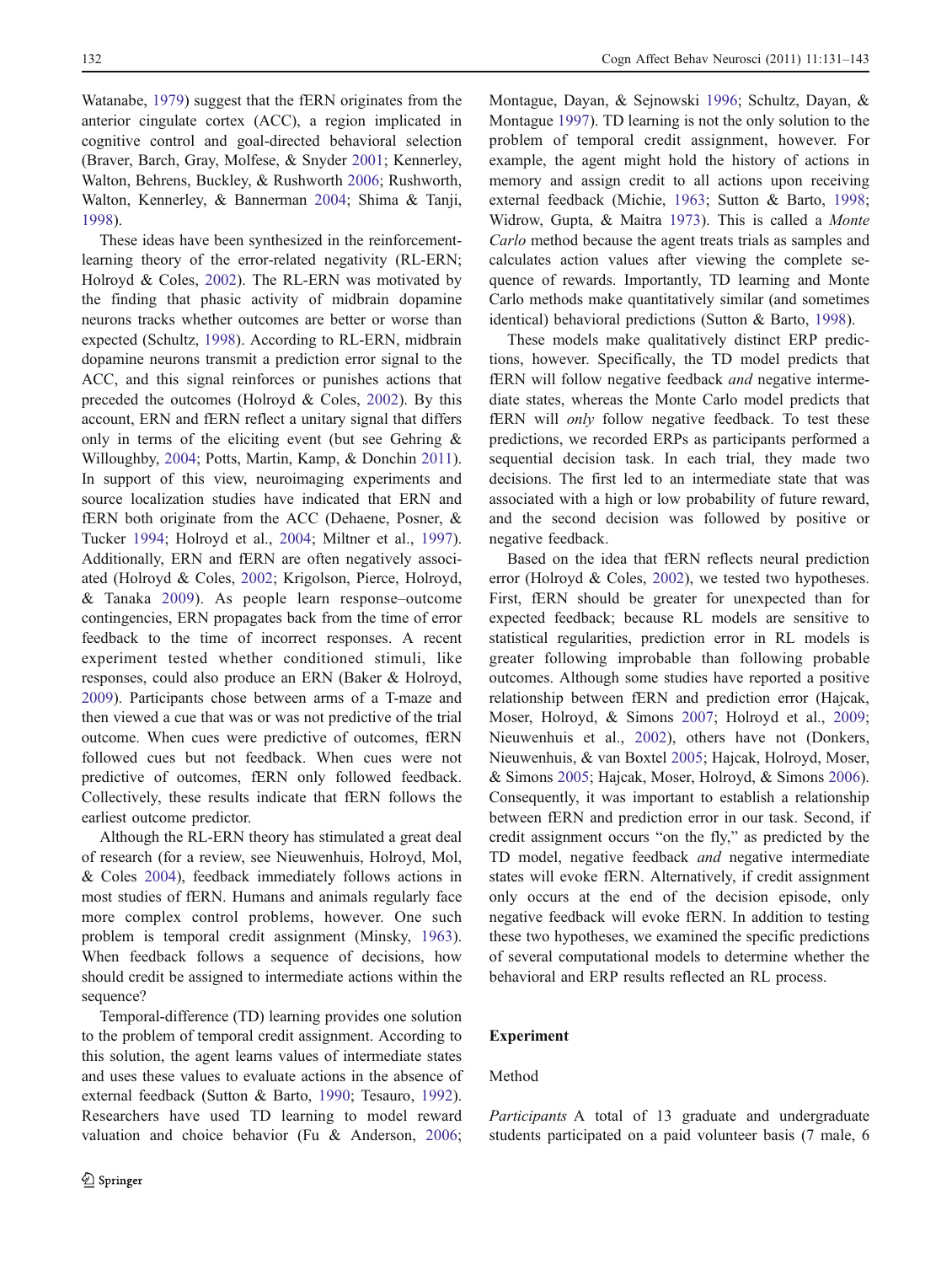female; ages ranging from 18 to 29, with a mean age of 23). All were right-handed, and none reported a history of neurological impairment. All provided written informed consent, and the study and materials were approved by the Carnegie Mellon University Institutional Review Board (IRB).

Procedure A pair of letters appeared at the start of each trial (Fig. 1). Participants pressed a key bearing a left arrow to select the letter on the left, and they pressed a key bearing a right arrow to select the letter on the right. Responses were made using a standard keyboard and with the index and middle fingers of the right hand. Participants had 1,000 ms to respond, after which the letters disappeared and a cue appeared. A second pair of letters followed the cue. Participants had 1,000 ms to respond, after which the letters disappeared and feedback appeared. Participants completed one practice block of 30 trials and two experimental blocks of 400 trials.

Within each block, one pair of letters appeared at the start of all trials (Fig. 2). When participants chose the correct letter in the first pair (J in this example), a positive and a negative cue appeared equally often. When they chose the incorrect letter (R), a negative cue always appeared. A second pair of letters followed the cue. The correct letter in the second pair depended on the cue identity. The correct letter for the positive cue (V in this example) was rewarded with 80% probability, and the correct letter for the negative cue (T) was rewarded with 20% probability. Incorrect letters were never rewarded. As such, optimal selections yielded rewards for 80% of trials with the positive cue (.8 cue) and for 20% of trials with the negative cue (.2 cue).

For each participant and block, cues were randomly selected from 10 two-dimensional gray shapes, and letters were randomly selected from the alphabet. Letters were randomly assigned to the left and right positions in each trial to prevent participants from preparing motor responses before letter pairs appeared. The symbols # and \* denoted



Fig. 2 Experimental states, transition probabilities, and outcome likelihoods



positive and negative feedback and were counterbalanced across participants. For all participants, the ! symbol appeared if the final response did not occur before the deadline, and the .2 cue appeared automatically if the initial response did not occur before the deadline. Participants rarely missed either deadline, and late responses were excluded from behavioral and ERP analyses (~3% responses).

In addition to receiving US\$5.00, participants received performance-based payment. Positive feedback was worth 1 point, and 50 points were worth \$1.00. After every 100 trials, participants saw how many points they had earned over the preceding trials. Participants were told that the initial choice affected which cue appeared, and that the final choice depended only on the cue that appeared. They were also told that the identity, but not the location, of letters mattered.

Recording and analysis Participants sat in an electromagnetically shielded booth. Stimuli were presented on a CRT monitor placed behind radio-frequency-shielded glass and set 60 cm from participants. An electroencephalogram (EEG) was recorded from 32 Ag–AgCl sintered electrodes (10–20 system). Electrodes were also placed on the right and left mastoids. The right mastoid served as the reference electrode, and scalp recordings were algebraically rereferenced offline to the average of the right and left mastoids. A vertical electrooculogram (EOG) was recorded as the potential between electrodes placed above and below the left eye, and a horizontal EOG was recorded as the potential between electrodes placed at the external canthi. The EEG and EOG signals were amplified by a Neuroscan bioamplification system with a bandpass of 0.1–70 Hz and were digitized at 250 Hz. Electrode impedances were kept below 5 kΩ.

The EEG recording was decomposed into independent components using the EEGLAB infomax algorithm (Delorme & Makeig, [2004](#page-11-0)). Components associated with eye blinks were visually identified and projected out of the EEG recording. Epochs of 800 ms (including a 200-ms baseline) were then extracted from the continuous recording Fig. 1 Experimental procedure and corrected over the prestimulus interval. Epochs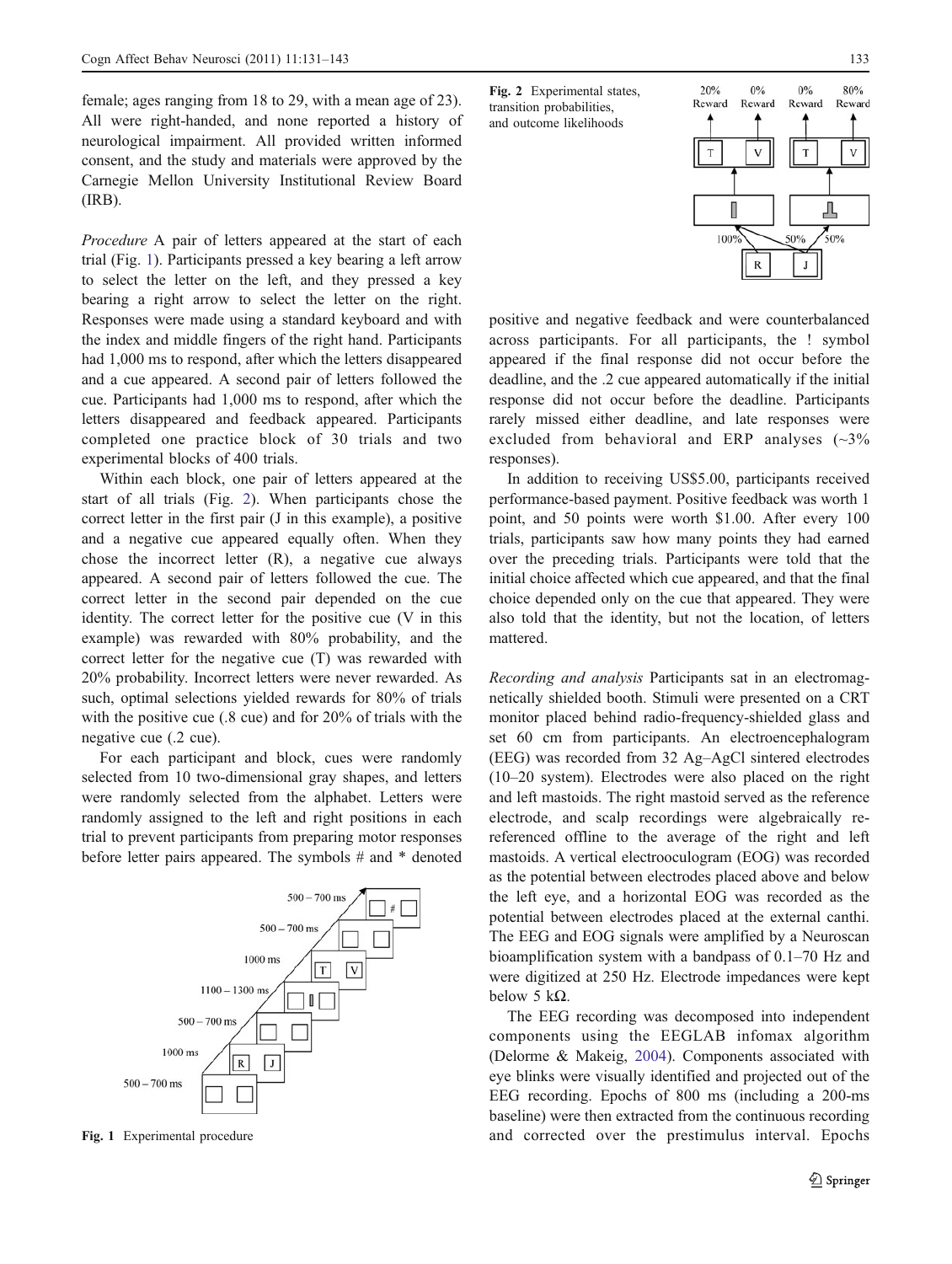containing voltages above  $+75 \mu V$  or below  $-75 \mu V$  were excluded from further analysis (<6% of epochs).

Because we were interested in neural responses to intermediate states (which were distinguished by cues) and feedback, we created cue- and feedback-locked ERPs. Cue-locked ERPs were analyzed for trials on which participants selected the correct starting letter (after which the probabilities of receiving the .2 and the .8 cues were equal). The cue fERN was measured as the mean voltage of the cue difference wave  $(0.2 \text{ cue} - 0.8 \text{ cue})$  from 200 to 300 ms after cue onset, relative to the 200-ms prestimulus baseline. Data from three midline sites (FCz, Cz, and CPz) were entered into an ANOVA using the within-subjects factor of Cue. Feedback-locked ERPs were analyzed for trials on which participants selected the correct letter for the cue, and the fERN was calculated as the difference between ERP waveforms after losses and wins. Because changes in P300 amplitude confound changes in fERN amplitude, we compared losses and wins that were equally likely (Holroyd et al., [2009;](#page-11-0) Luck, [2005](#page-11-0)).<sup>1</sup> We created an "expected" feedback" difference wave (losses after .2 cues – wins after .8 cues) and an "unexpected feedback" difference wave (losses after .8 cues – wins after .2 cues). The fERN was measured as the mean voltage of the difference waves from 200 to 300 ms after feedback onset, relative to the 200-ms prestimulus baseline. Data from three midline sites (FCz, Cz, and CPz) were entered into an ANOVA using the within-subjects factor of Outcome Likelihood. All  $p$  values were adjusted with the Greenhouse–Geisser correction for nonsphericity (Jennings & Wood, [1976\)](#page-11-0).

#### Results

Behavioral results Response accuracy varied by choice,  $F(2, 24) = 11.088, p < .001$  (start choice,  $80.7 \pm 4.2$ ; .8 cue, 91.1  $\pm$  1.3; .2 cue, 73.0  $\pm$  2.2), but reaction times for correct responses did not,  $F(2, 24) = 2.510$ ,  $p > .1$  (start choice,  $444 \pm 14$  ms; .8 cue,  $443 \pm 11$  ms; .2 cue,  $462 \pm 17$  ms). We also analyzed performance over the first and second halves of blocks. Response accuracy varied by choice,  $F(2, 24) =$ 10.527,  $p < .001$ , and increased by block half,  $F(1, 12) =$ 97.592,  $p \le 0.0001$  (Fig. [3\)](#page-4-0). The interaction was not significant,  $F(2, 24) = 2.396$ ,  $p > 1$ . Reaction times did not vary by choice,  $F(2, 24) = 2.471$ ,  $p > .1$ , or block half,  $F(1, 12) = 2.549$ ,  $p > 1$ . The interaction was not significant,  $F(2, 24) = 2.464$ ,  $p > .1$ .

ERP results We first examined feedback-locked ERPs. Participants displayed a fERN (loss – win) for unexpected and expected outcomes (Fig. [4](#page-4-0)). A 3 (site: FCz, Cz, CPz) by 2 (outcome likelihood: unexpected, expected) ANOVA on fERN amplitude revealed effects of site,  $F(2, 24) = 14.335$ ,  $p \le 0.001$ , and outcome likelihood,  $F(1, 12) = 11.755$ ,  $p \leq 0.01$ . The interaction was not significant,  $F(2, 24) =$ 0.586,  $p > 0.1$ . At FCz, fERN was greater for unexpected (−4.49 ± 0.88 μV) than for expected (−2.21 ± 0.69 μV) outcomes,  $t(12) = 3.615$ ,  $p < .01<sup>2</sup>$  We also analyzed fERN over the first and second halves of blocks. A 2 (outcome likelihood) by 2 (block half) ANOVA at FCz revealed an effect of outcome likelihood,  $F(1, 12) = 12.496$ ,  $p < .01$ , but not of block half,  $F(1, 12) = 0.000$ ,  $p > 0.1$ . Although the difference in fERNs for unexpected and expected outcomes was greater in the second half of blocks (Fig. [5\)](#page-4-0), the interaction between outcome likelihood and block half was not significant,  $F(1, 12) = 1.290$ ,  $p > 0.1$ . In the first half of blocks, the fERN was not significantly affected by outcome likelihood,  $t(12) = 1.562$ ,  $p > 0.1$ , but in the second half, the fERN was significantly larger for unexpected than for expected outcomes,  $t(12) = 2.958$ ,  $p < .05$ .

We then examined cue-locked ERPs. A 3 (site) by 2 (cue: .8, .2) ANOVA revealed a nonsignificant effect of site,  $F(2, 24) = 0.672$ ,  $p > 0.1$ , and a marginal effect of cue,  $F(1, 12) = 4.434, p < .06$ . The interaction was not significant,  $F(2, 24) = 1.869$ ,  $p > .1$ . ERPs were more negative for .2 cues (2.46  $\pm$  0.85  $\mu$ V) than for .8 cues (3.40  $\pm$ 1.06  $\mu$ V) at site FCz,  $t(12) = 2.313$ ,  $p < .05$ . We also analyzed cue-locked ERPs over the first and second halves of blocks (Fig. [6](#page-4-0)). A 2 (cue) by 2 (block half) ANOVA at FCz revealed a significant effect of cue,  $F(1, 12) = 4.904$ ,  $p \leq 0.05$ , and a marginal effect of block half,  $F(1, 12) =$ 4.372,  $p < 0.06$ . Although the difference in voltage for the .2 and .8 cues was greater in the second half of blocks (Fig. [5\)](#page-4-0), the interaction between cue and block half was not significant,  $F(1, 12) = 2.333$ ,  $p > 1$ . In the first half of blocks, ERPs were not significantly affected by the cue,  $t(12) = 1.305$ ,  $p > 0.1$ , but in the second half, ERPs were more negative for .2 than for .8 cues,  $t(12) = 3.361$ ,  $p < .01$ .

The scalp distribution of the cue-locked effect resembled that of the fERN. To compare the scalp distributions of the feedback- and cue-locked effects, we entered the two

<sup>&</sup>lt;sup>1</sup> P300 depends on outcome likelihood, whereas fERN depends on the interaction between outcome likelihood and valence. By comparing wins and losses that were equally likely, effects related to the P300 subtracted out, while effects related to the fERN remained.

<sup>2</sup> One could also measure the mean area under each of the four waveforms and test for effects of outcome valence and likelihood. We calculated mean area under the waveforms at site FCz from 200 to 300 ms. A 2 (valence: win, loss) by 2 (outcome likelihood: unexpected, expected) ANOVA revealed a significant effect of outcome valence,  $F(1, 12) = 21.561$ ,  $p < .001$ , but not of outcome likelihood,  $F(1, 12) = 0.166$ ,  $p > 0.1$ . Outcome likelihood interacted with valence,  $F(1, 12) = 13.068$ ,  $p < .01$ . Unexpected wins were more positive than expected wins,  $t(12) = 2.916$ ,  $p < .05$ , and unexpected losses were more negative than expected losses,  $t(12) = 2.451$ ,  $p < .05$ , as predicted by RL-ERN.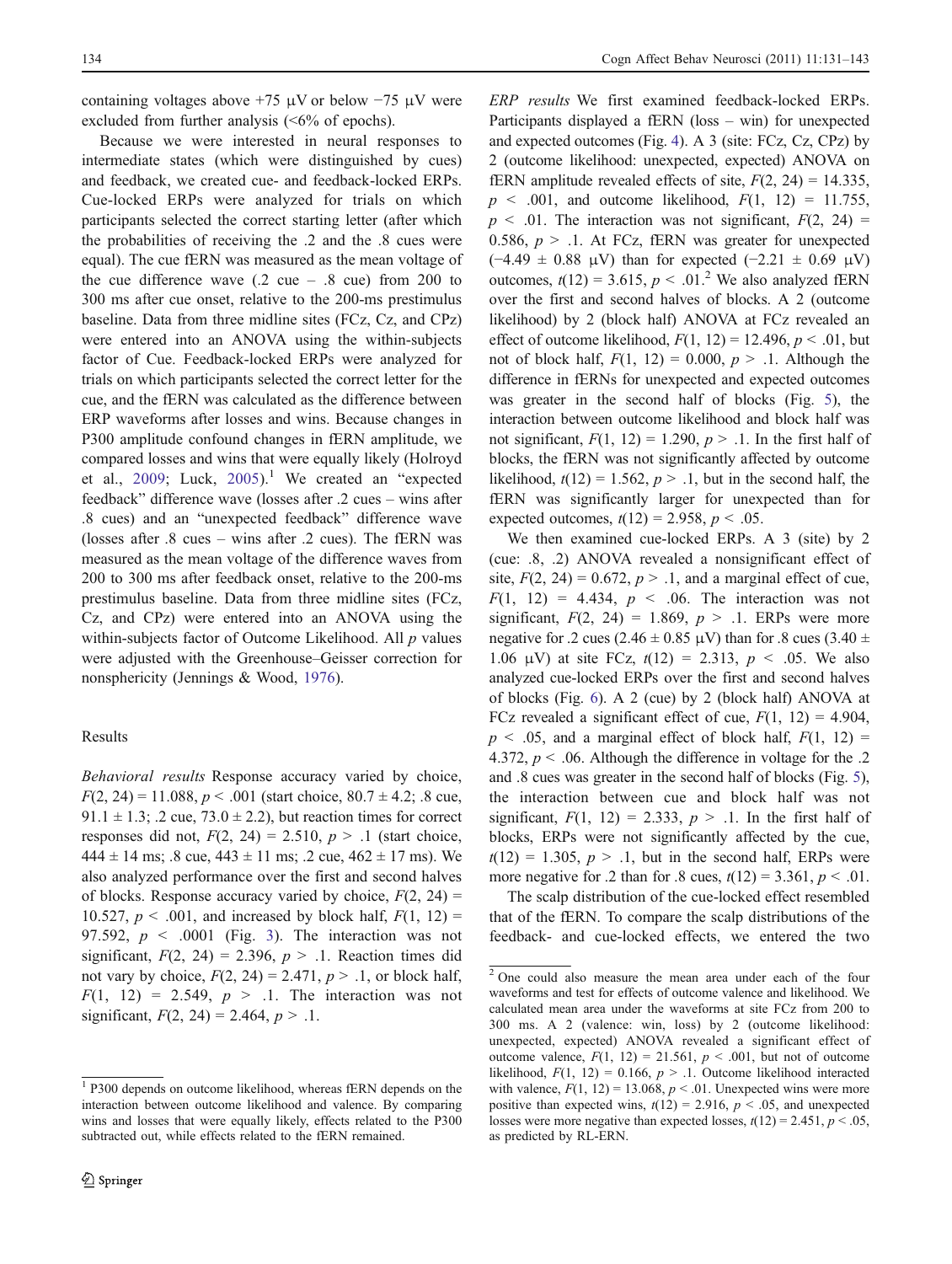<span id="page-4-0"></span>



Fig. 3 Response accuracy  $(\pm 1 \, \text{SE})$  for start choice, .8 cue, and .2 cue

outcome difference waves and the cue difference wave from the second half of blocks into a 3 (difference wave) by 3 (site) ANOVA. The effect of site was significant,  $F(2, 24) = 8.573$ ,  $p < .01$ , but the interaction was not,  $F(4, 48) = 2.888$ ,  $p > .1$ , because all difference waves shared a frontal negativity. To quantify similarity in the topography of effects over the entire scalp, we computed the mean amplitudes of the difference waves at all 32 sites. Over all sites, the differences between unexpected outcomes correlated strongly with the differences between expected outcomes ( $r^2 = .78$ ,  $p < .0001$ ) and cues  $(r^2 = .92, p < .0001)$ , and the differences between expected outcomes correlated strongly with the differences between cues ( $r^2 = .79$ ,  $p < .0001$ ). Thus, the time courses and scalp

Fig. 5 Mean fERNs  $(\pm 1 \text{ } SE)$  at FCz for unexpected outcomes, expected outcomes, and cues

distributions of the feedback- and cue-locked effects were extremely similar, indicating that the fERN followed both negative feedback and negative intermediate states.

## Temporal-difference learning

The finding of a cue fERN indicated that participants evaluated intermediate states in terms of future reward. This result is consistent with a class of TD models in which credit is assigned based on immediate and future rewards.



Half 1  $-2$ Υ'n  $\overline{2}$  $0.2 - 0.8$  Cue Half<sub>2</sub>  $-2$ ΣĻ  $\overline{2}$  $0.2 - 0.8$ 0  $0.2$ FCz  $0.8$  $0.2 - 0.8$  Cue  $rac{8}{200}$  $\pmb{0}$ 200 400 600 Time (ms)

Fig. 4 (Left panels) ERPs for unexpected and expected losses and wins. Zero on the abscissa refers to feedback onset, negative is plotted up, and the data are from FCz. (Right panels) Scalp distributions associated with losses – wins for unexpected and expected outcomes. The time is from 200 to 300 ms with respect to feedback onset

Fig. 6 (Left panels) ERPs for .2 and .8 cues for the first and second halves of the experimental blocks. Zero on the abscissa refers to cue onset, negative is plotted up, and the data are from FCz. (Right panels) Scalp distributions associated with .2 cues – .8 cues for the first and second halves of the experimental blocks. The time is from 200 to 300 ms with respect to cue onset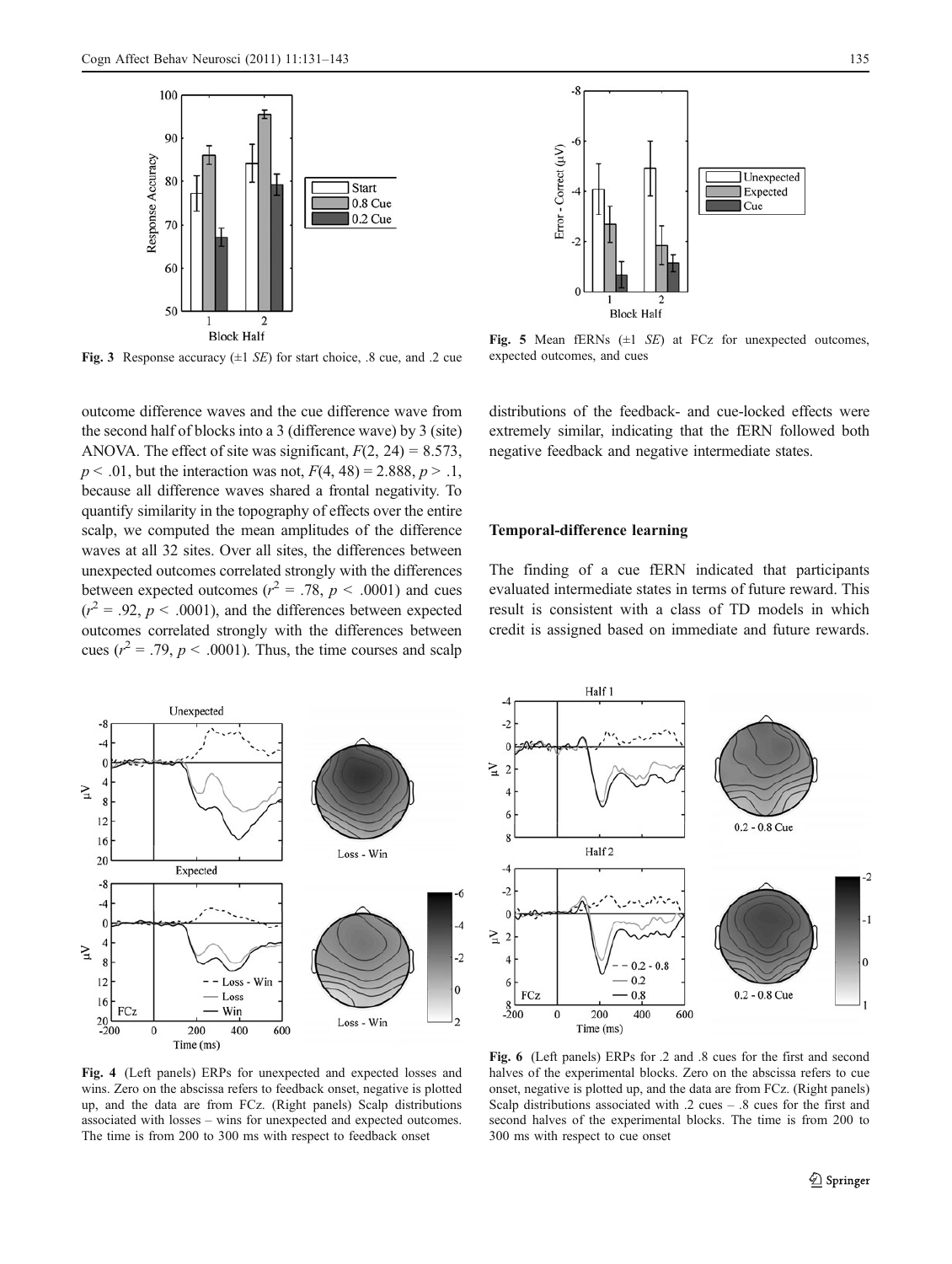To evaluate whether the behavioral and ERP results reflected such an RL process, we examined the predictions of three RL algorithms: actor/critic (Barto, Sutton, & Anderson [1983](#page-10-0)), Q-learning (Watkins & Dayan, [1992](#page-12-0)), and SARSA (Rummery & Niranjan, [1994](#page-12-0)). Additionally, we considered variants of each algorithm with and without eligibility traces (Sutton & Barto, [1998\)](#page-12-0).

## Models

Actor/critic The actor/critic model (AC) learns a preference function,  $p(s,a)$ , and a state-value function,  $V(s)$ . The preference function, which corresponds to the actor, enables action selection. The state-value function, which corresponds to the critic, enables outcome evaluation. After each outcome, the critic computes the prediction error,

$$
\delta_t = [r_{t+1} + \gamma \cdot V(s_{t+1})] - V(s_t). \tag{1}
$$

The temporal discount parameter,  $\gamma$ , controls how steeply future reward is discounted, and the critic treats future reward as the value of the next state. The critic uses prediction error to update the state-value function,

$$
V(s_t) \leftarrow V(s_t) + \alpha \cdot \delta_t. \tag{2}
$$

The learning rate parameter,  $\alpha$ , controls how heavily recent outcomes are weighted. By using prediction error to adjust state values, the critic learns to predict the sum of the immediate reward,  $r_{t+1}$ , and the discounted value of future reward,  $\gamma \cdot V(s_{t+1})$ .

The actor also uses prediction error to update the preference function,

$$
p(s_t, a_t) \leftarrow p(s_t, a_t) + \alpha \cdot \delta_t. \tag{3}
$$

By using prediction error to adjust action preferences, the actor learns to select advantageous behaviors. The probability of selecting an action,  $\pi(s,a)$ , is determined by the softmax decision rule,

$$
\pi(s, a) = \frac{\exp(p(s, a)/\tau)}{\sum_{b \in A(s)} \exp(p(s, b)/\tau)}.
$$
\n(4)

The selection noise parameter,  $\tau$ , controls the degree of randomness in choices. Decisions become stochastic as  $\tau$ increases, and decisions become deterministic as  $\tau$  decreases.

Q-learning AC and Q-learning differ in two ways. First, Q-learning uses an action-value function,  $Q(s, a)$ , to select actions and to evaluate outcomes. Second, Q-learning treats future reward as the value of the optimal action in state  $t+1$ ,

$$
\delta_t = [r_{t+1} + \gamma \cdot \max_a Q(s_{t+1}, a)] - Q(s_t, a_t). \tag{5}
$$

The agent uses prediction error to update action values (Eq. 6), and the agent selects actions according to a softmax decision rule.

$$
Q(s_t, a_t) \leftarrow Q(s_t, a_t) + \alpha \cdot \delta_t. \tag{6}
$$

SARSA Like Q-learning, SARSA uses an action-value function,  $O(s, a)$ , to select actions and to evaluate outcomes. Unlike Q-learning, however, SARSA treats future reward as the value of the actual action selected in state  $t+1$ ,

$$
\delta_t = [r_{t+1} + \gamma \cdot Q(s_{t+1}, a_{t+1})] - Q(s_t, a_t). \tag{7}
$$

The agent uses prediction error to update action values (Eq. 6), and the agent selects actions according to a softmax decision rule.

Eligibility traces Although RL algorithms provide a solution to the temporal credit assignment problem, eligibility traces can greatly improve the efficiency of these algorithms (Sutton & Barto, [1998\)](#page-12-0). Eligibility traces provide a temporary record of events such as visiting states or selecting actions, and they mark events as eligible for update. Researchers have applied eligibility traces to behavioral and neural models (Bogacz, McClure, Li, Cohen, & Montague [2007;](#page-10-0) Gureckis & Love, [2009](#page-11-0); Pan, Schmidt, Wickens, & Hyland [2005\)](#page-11-0). In these simulations, we took advantage of the fact that eligibility traces facilitate learning when delays separate actions and rewards (Sutton & Barto, [1998\)](#page-12-0).

In AC, a state's trace is incremented when the state is visited, and traces fade according to the decay parameter  $\lambda$ .

$$
e_t(s) = \begin{cases} \lambda \cdot e_{t-1}(s) & \text{if } s \neq s_t \\ \lambda \cdot e_{t-1}(s) + 1 & \text{if } s = s_t \end{cases} \tag{8}
$$

Prediction error is calculated in the conventional manner (Eq. 1), but the error signal is used to update all states according to their eligibility,

$$
V(s) \leftarrow V(s) + \alpha \cdot \delta_t \cdot e_t(s). \tag{9}
$$

Separate traces are stored for state–action pairs in order to update the preference function,  $p(s,a)$ . Similarly, in Qlearning and SARSA, traces are stored for state–action pairs in order to update the action-value function,  $Q(s, a)$ .

### Method

#### Simulations

We examined the behavioral and ERP predictions of six RL models. At the start of each trial, the model chose a letter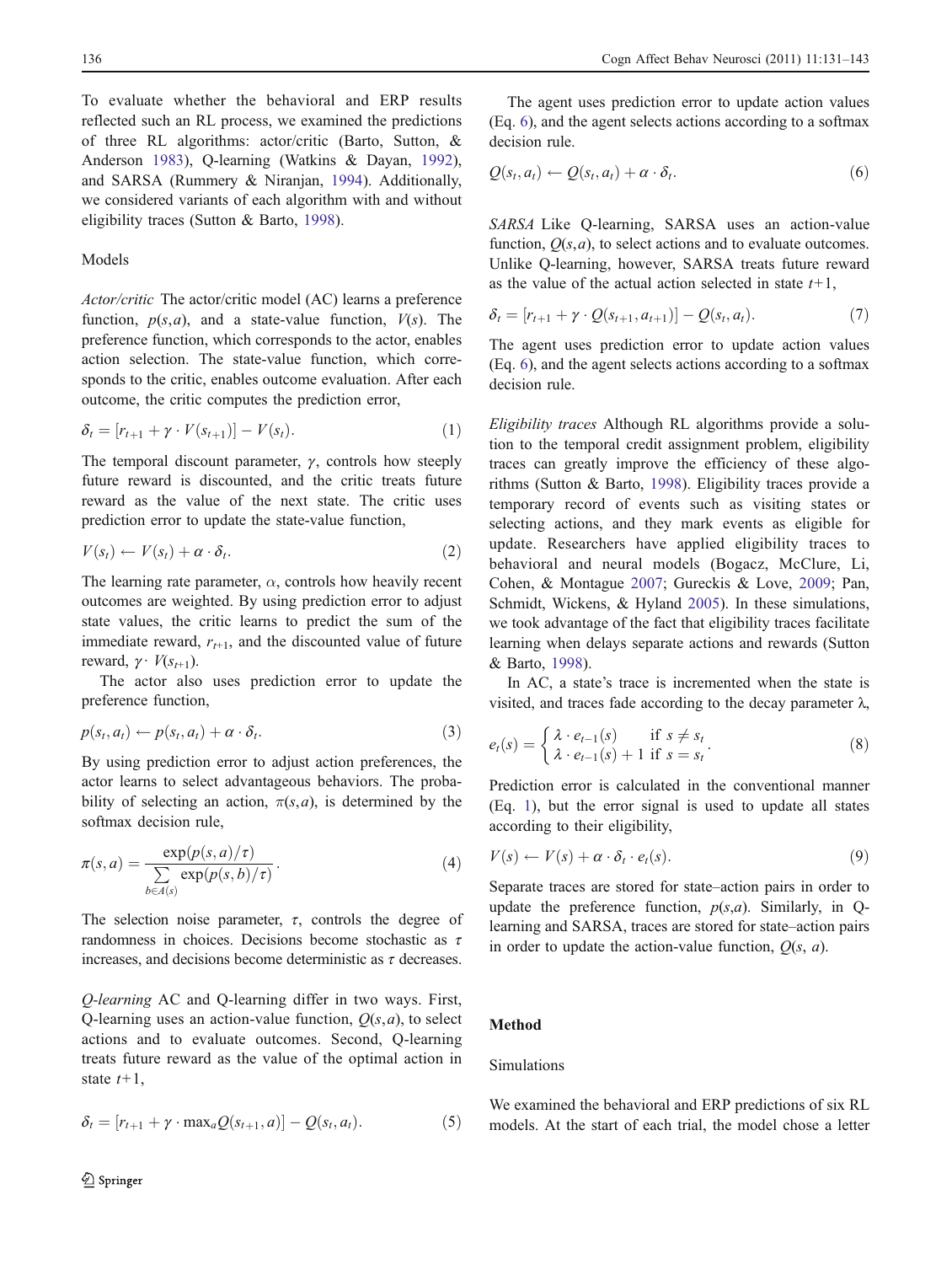from the first pair. Although the first selection was not followed by immediate reward (e.g.,  $r_{t+1} = 0$ ), the selection was followed by future reward associated with the subsequent state or state–action pair. Prediction error was calculated as the difference between the discounted future reward and the value of the previous state or state–action pair. The model then chose a letter from the second pair. The second selection was followed by immediate rewards of +1 and 0 for positive and negative feedback, respectively. Prediction error was calculated as the difference between the immediate reward and the value of the previous state or state–action pair.

#### Parameter estimates and model fits

We estimated separate parameter values for each participant. To do so, we presented the model with the exact history of choices and rewards that the participant experienced. For each trial, t, we calculated the probability that the model would make the same choice as the participant,  $p_t(k)$ . We fit the model by maximizing the log likelihood of the observed choices,

$$
LLE = \sum_{t} \ln[p_t(k)]. \tag{10}
$$

Models without eligibility traces contained three free parameters: learning rate ( $\alpha$ ), selection noise ( $\tau$ ), and temporal discount  $(y)$ . Models with eligibility traces contained an additional trace decay parameter  $(\lambda)$ .<sup>3</sup> To account for complexity when comparing models, we used the Bayesian information criterion (BIC; Schwarz, [1978](#page-12-0)). The BIC score is defined as  $-2 \cdot LLE + p \cdot \ln(n)$ , where p is the number of free parameters and  $n$  is the number of observations  $(\sim 1,600$  per participant<sup>4</sup>). Larger BIC scores indicate a poorer fit. We calculated separate BIC scores for each participant and model.

Aside from comparing fits, one could ask whether the model predicts the characteristic behavioral and ERP results over time. To that end, we generated predictions for 13 simulated participants using the individual parameter estimates and trial histories. For each trial, we calculated the probability that the model, given the same experience as the participant, would make *correct* choices. This allowed us to compute model selection accuracy over the first and second halves of blocks. For each trial, we also calculated

model prediction error arising from the true choices participants made and the rewards they received. We calculated the difference in  $\delta$  for expected feedback (losses after .2 cues – wins after .8 cues), unexpected feedback (losses after .8 cues – wins after .2 cues), and cues (.2 cues – .8 cues) to derive a model's fERN. We then fit model fERN to the observed fERN using a scaling factor and a zero intercept for each participant. This allowed us to compute model fERN over the first and second halves of blocks.

#### Results

Figure [7](#page-7-0) (left panel) shows the parameter estimates for models without eligibility traces. Learning rate was lower for AC than for Q-learning,  $t(12) = 2.097$ ,  $p < .06$ , or for SARSA,  $t(12) = 2.620$ ,  $p < .05$ , but did not differ between Q-learning and SARSA. Selection noise and temporal discount did not differ between models. We identified the models with the highest and lowest BIC scores for each participant (Table [1](#page-7-0)). AC produced the highest BIC scores for all but 1 participant, and Q-learning and SARSA produced the lowest BIC scores for similar numbers of participants.

Figure [7](#page-7-0) (right panel) shows parameter estimates for models with eligibility traces. Learning rate was lower for AC than for Q-learning,  $t(12) = 2.265$ ,  $p < .05$ , or for SARSA,  $t(12) = 2.465$ ,  $p < .05$ , but did not differ between Q-learning and SARSA. Additionally, temporal discount was lower for AC than for either Q-learning,  $t(12) = 2.174$ ,  $p = .05$ , or SARSA,  $t(12) = 2.483$ ,  $p < .05$ , but did not differ between Q-learning and SARSA. Selection noise and trace decay did not differ between models. As before, AC produced the highest BIC scores for all but 1 participant (Table [1](#page-7-0)), and Q-learning and SARSA produced the lowest BIC scores for similar numbers of participants.<sup>5</sup> Finally, we compared models with and without eligibility traces. For AC, Q-learning, and SARSA, the models with eligibility traces produced lower BIC scores for all but 2 participants.

Having examined the fits, we then tested whether the models predicted the characteristic behavioral and ERP results. We generated behavioral predictions for 13 participants using the individual parameter estimates and trial histories. Table [2](#page-8-0) shows average response accuracy over the first and second halves of blocks for all models. The values in Table [2](#page-8-0) reveal two trends. First, all models without eligibility traces underpredicted accuracy for the start choice in the first half of blocks  $[AC, t(12) = 6.486,$ 

<sup>&</sup>lt;sup>3</sup> We used the simplex optimization algorithm (Nelder & Mead, [1965](#page-11-0)) with multiple start points to identify parameter values that maximized the log likelihood of the observed choices. Preference functions, statevalue functions, and action-value functions were initialized to zero, and eligibility traces were reset to zero at the start of each trial.

<sup>&</sup>lt;sup>4</sup> Participants made two choices in 800 trials, yielding a total of 1,600 observations. The exact number of observations varied, however, because participants sometimes failed to respond in time.

<sup>5</sup> We also tested versions of AC with separate learning rates for the actor and critic elements. In the model without eligibility traces, BIC scores were lower for all but 1 participant when a single learning rate was used, and in the model with eligibility traces, BIC scores were lower for all participants when a single learning rate was used.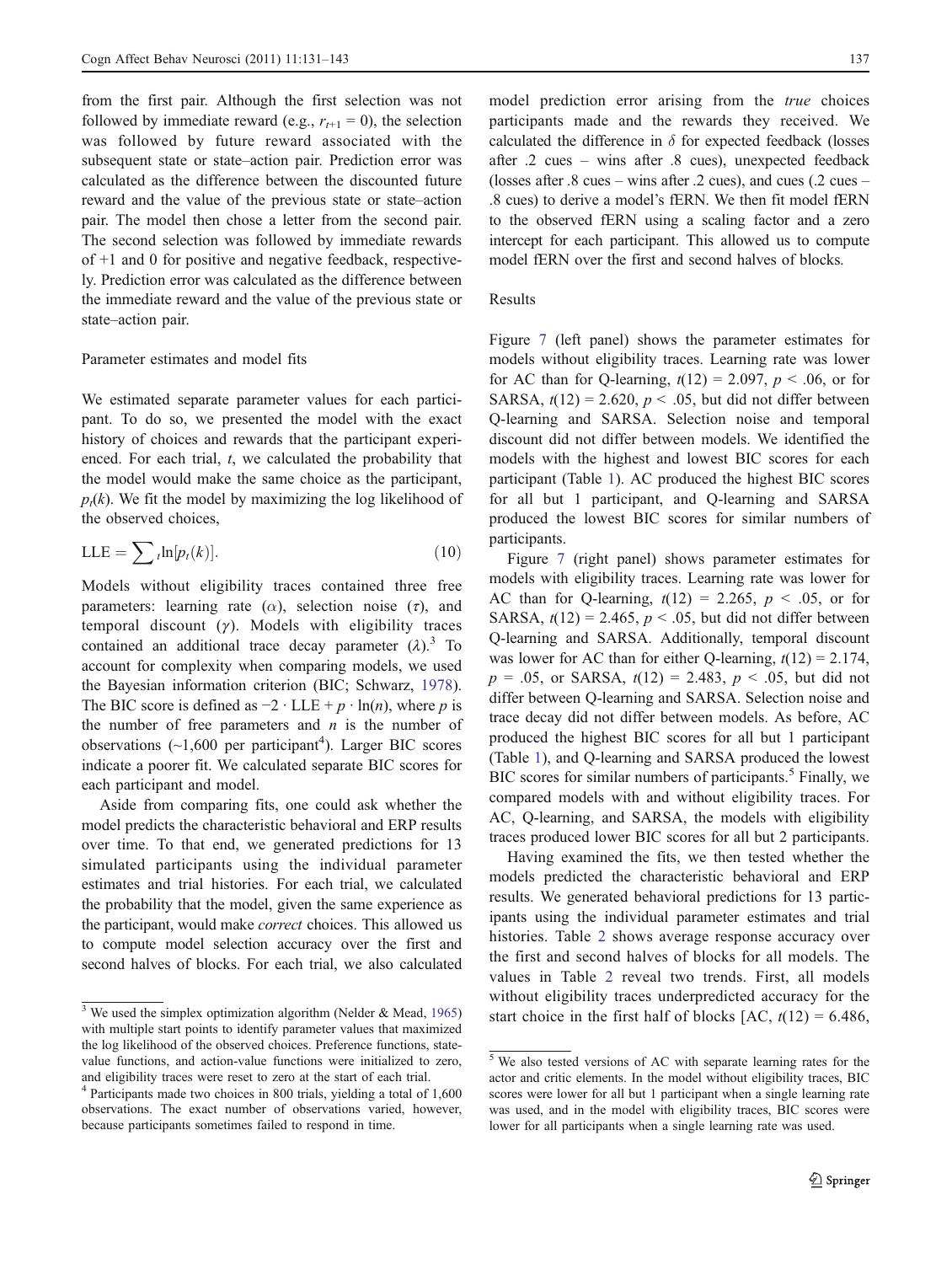<span id="page-7-0"></span>Fig. 7 Mean parameter estimates  $(\pm 1 \text{ } SE)$  for models without (left panel) and with (right panel) eligibility traces



 $p < .0001$ ; Q-learning,  $t(12) = 7.447$ ,  $p < .0001$ ; SARSA,  $t(12) = 7.509$ ,  $p < .0001$ . Of the models with eligibility traces, only AC underpredicted accuracy for the start choice in the first half of blocks,  $t(12) = 2.805$ ,  $p < .05$ . Second, AC models systematically underpredicted accuracy in the first half of blocks and overpredicted accuracy in the second half of blocks. To confirm this observation, we applied separate 2 (data set: simulation, observed) by 3 (choice) repeated measures ANOVAs to response accuracy in the first and second halves of blocks. In the first half of blocks, AC models with,  $F(1, 12) = 95.461$ ,  $p < .0001$ , and without,  $F(1, 12) = 94.246$ ,  $p < .0001$ , eligibility traces underpredicted accuracy relative to the participants. Q-learning and SARSA did not. In the second half of blocks, AC models with,  $F(1, 12) = 7.622$ ,  $p < .05$ , and without,  $F(1, 12) = 17.668$ ,  $p < .01$ , eligibility traces overpredicted accuracy relative to the participants. Qlearning and SARSA did not.

We then generated ERP predictions for 13 participants using the individual parameter estimates and trial histories. We computed model fERN as the difference in  $\delta$  for expected feedback, unexpected feedback, and cues. Average fERN scaling factors ranged from 3.01 to 3.19 and did not differ significantly between models. Table [3](#page-8-0) shows

Table 1 Distribution of participants' highest and lowest BIC scores among models with and without eligibility traces, and means and standard errors of the BIC scores by model

| <b>Traces</b> | Algorithm    | Number of Participants | <b>BIC</b> Scores |       |    |
|---------------|--------------|------------------------|-------------------|-------|----|
|               |              | Highest                | Lowest            | М     | SE |
| Without       | AC           | 12                     | 1                 | 1,416 | 83 |
|               | Q            |                        | 5                 | 1,342 | 88 |
|               | <b>SARSA</b> | $\Omega$               | 7                 | 1,343 | 87 |
| With          | AC           | 12                     | 1                 | 1,380 | 97 |
|               | Q            | 1                      | 5                 | 1,337 | 97 |
|               | <b>SARSA</b> | $\Omega$               | 7                 | 1,338 | 97 |

average fERNs over the first and second halves of blocks for all models. All predicted that the cue fERN would increase with experience. Additionally, all predicted that the fERN for unexpected outcomes would increase with experience while the fERN for expected outcomes would decrease with experience. These trends were observed.

The behavioral and ERP predictions of Q-learning and SARSA are very similar. In fact, these algorithms are functionally equivalent when the individual makes optimal selections. This similarity notwithstanding, SARSA treats future reward as the value of the actual action selected in the next state. To assess whether fERN depended on the value of the actual action selected in the future, we reanalyzed the cue-locked waveforms based on cue identity (.2 cue, .8 cue) and the accuracy of the forthcoming response. If prediction error depended on the value of future actions, we expected that waveforms would be relatively more negative before participants chose incorrect responses than before they chose correct responses. From 200 to 300 ms after cue presentation, the mean amplitude was smaller for .2 than for .8 cues at site FCz,  $F(1, 12) =$ 5.927,  $p < .05$ . Mean amplitude did not depend on the accuracy of the forthcoming response, however,  $F(1, 12)$  = 1.449,  $p > 0.1$ , and the interaction was not significant,  $F(1, 1)$  $12$ ) = 0.134,  $p > 0.1$ . The finding that the cue fERN did not depend on the value of the future response is inconsistent with SARSA.

#### General discussion

The goal of this study was to understand how people overcome the problem of temporal credit assignment. To address this question, we recorded ERPs as participants performed a sequential decision task. The experiment yielded two clear results. First, the fERN was larger for unexpected than for expected outcomes, consistent with the view that fERN reflects neural prediction error (Holroyd & Coles, [2002](#page-11-0)). In experiments that have failed to establish a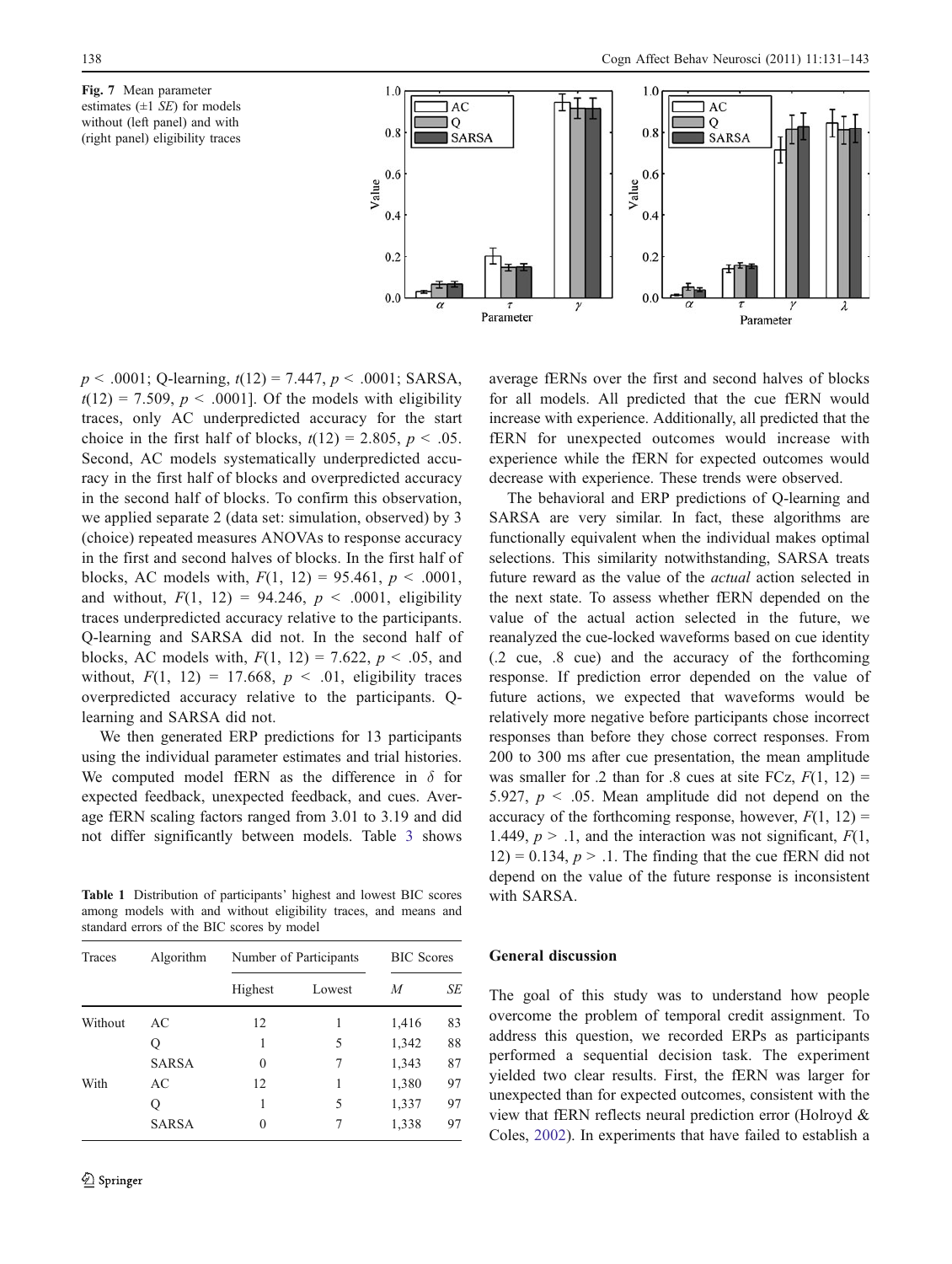<span id="page-8-0"></span>Table 2 Behavioral predictions and model fits: Predicted accuracy over the first (1) and second (2) halves of experiment blocks, model correlations, and rootmean square deviations (RMSD)

| Traces  | Algorithm    | <b>Start</b> |    |    | .8 Cue |    | $.2$ Cue |       | Fit         |  |
|---------|--------------|--------------|----|----|--------|----|----------|-------|-------------|--|
|         |              |              | 2  | 1  | 2      | 1  | 2        | $R^2$ | <b>RMSD</b> |  |
| Without | AC           | 63           | 82 | 82 | 97     | 67 | 85       | .72   | .064        |  |
|         | Q            | 70           | 81 | 89 | 98     | 69 | 78       | .89   | .035        |  |
|         | <b>SARSA</b> | 70           | 82 | 89 | 98     | 69 | 77       | .88   | .038        |  |
| With    | AC           | 72           | 89 | 78 | 95     | 62 | 79       | .86   | .048        |  |
|         | Q            | 76           | 85 | 86 | 97     | 67 | 76       | .98   | .016        |  |
|         | <b>SARSA</b> | 76           | 86 | 86 | 97     | 67 | 76       | .98   | .017        |  |

relationship between fERN and prediction error, feedback did not depend on participant behavior (e.g., gambling or guessing tasks; Donkers et al., [2005;](#page-11-0) Hajcak et al., [2005](#page-11-0); Hajcak et al., [2006](#page-11-0)). In our experiment, and in other experiments that have established a relationship between fERN and prediction error, feedback did depend on participant behavior (Holroyd & Coles, [2002](#page-11-0); Holroyd & Krigolson, [2007;](#page-11-0) Holroyd et al., [2009;](#page-11-0) Nieuwenhuis et al., [2002\)](#page-11-0). Second, and more importantly, ERPs were more negative after .2 cues than after .8 cues, even though cues did not directly signal reward. The time course and scalp distribution of the cue-locked effect were compatible with those of the fERN. The finding that fERN followed cues suggests that people evaluated intermediate states in terms of future reward, as predicted by TD learning models.

The RL-ERN theory proposes that fERN reflects the arrival of a TD learning signal at the ACC (Holroyd  $\&$ Coles, [2002](#page-11-0)). The RL-ERN was motivated by electrophysiological recordings from midbrain dopamine neurons in behaving animals. In an extensive series of studies, Schultz and colleagues demonstrated that the phasic response of these neurons mirrored TD prediction error (Schultz, [1998](#page-12-0)). When a reward was unexpectedly received, neurons showed enhanced activity at the time of reward delivery. When a conditioned stimulus (CS) preceded reward, however, neurons no longer showed enhanced activity at the time of reward delivery. Rather, the dopamine response transferred to the earlier CS. The results of the present experiment are consistent with these studies in showing that intermediate states inherit the value of the rewards that

follow. These results are also consistent with a recent fMRI study of higher-order aversive conditioning in humans (Seymour et al., [2004](#page-12-0)). When cues predicted the delivery of painful stimuli, activation in the ventral striatum and anterior insula mirrored TD prediction error. The present experiment provides further evidence of a neural TD signal in a sequential-learning task using appetitive rather than aversive outcomes, and in the context of instrumental rather than classical conditioning.

The RL-ERN theory proposes that fERN follows the earliest outcome predictor. For example, when stimulus– response mappings could be learned in a two-alternative forced choice task, the ERN only followed incorrect choices (Holroyd & Coles, [2002](#page-11-0)). Conversely, when stimulus– response mappings could not be learned, the ERN only followed negative feedback. The RL-ERN motivated a recent experiment in which participants chose between arms of a T-maze and then viewed a cue that was or was not predictive of the trial outcome (Baker & Holroyd, [2009\)](#page-10-0). When cues were predictive of outcomes, the fERN only followed cues. Conversely, when cues were not predictive of outcomes, the fERN only followed feedback.

Although the findings of Baker and Holroyd [\(2009](#page-10-0)) anticipate the present results, it was unclear whether we would observe a cue fERN. In Baker and Holroyd's study, participants were told which cues signaled reward and punishment. Additionally, cues were perfectly predictive of outcomes, and outcomes immediately followed cues. In our task, participants learned which cues signaled reward and punishment. Additionally, cues were not perfectly predic-

Table 3 ERP predictions and model fits: Predicted fERNs over the first (1) and second (2) halves of experiment blocks, model correlations, and rootmean square deviations (RMSD)

| Traces  | <b>Algorithm</b> | Unexpected Outcomes |         | <b>Expected Outcomes</b> |                             | Cues    |         | Fit   |             |
|---------|------------------|---------------------|---------|--------------------------|-----------------------------|---------|---------|-------|-------------|
|         |                  |                     |         |                          | $\mathcal{D}_{\mathcal{L}}$ |         | 2       | $R^2$ | <b>RMSD</b> |
| Without | AC               | $-4.00$             | $-4.61$ | $-2.28$                  | $-1.69$                     | $-0.79$ | $-1.45$ | .98   | .254        |
|         | Q                | $-4.13$             | $-4.52$ | $-1.91$                  | $-1.54$                     | $-1.02$ | $-1.45$ | .94   | .420        |
|         | <b>SARSA</b>     | $-4.15$             | $-4.53$ | $-1.89$                  | $-1.52$                     | $-1.02$ | $-1.46$ | .93   | .430        |
| With    | AC               | $-3.90$             | $-4.54$ | $-2.80$                  | $-2.15$                     | $-0.37$ | $-0.91$ | .98   | .265        |
|         | Q                | $-4.15$             | $-4.69$ | $-2.16$                  | $-1.61$                     | $-0.82$ | $-1.31$ | .97   | .268        |
|         | <b>SARSA</b>     | $-4.13$             | $-4.75$ | $-2.21$                  | $-1.59$                     | $-0.79$ | $-1.38$ | .98   | .254        |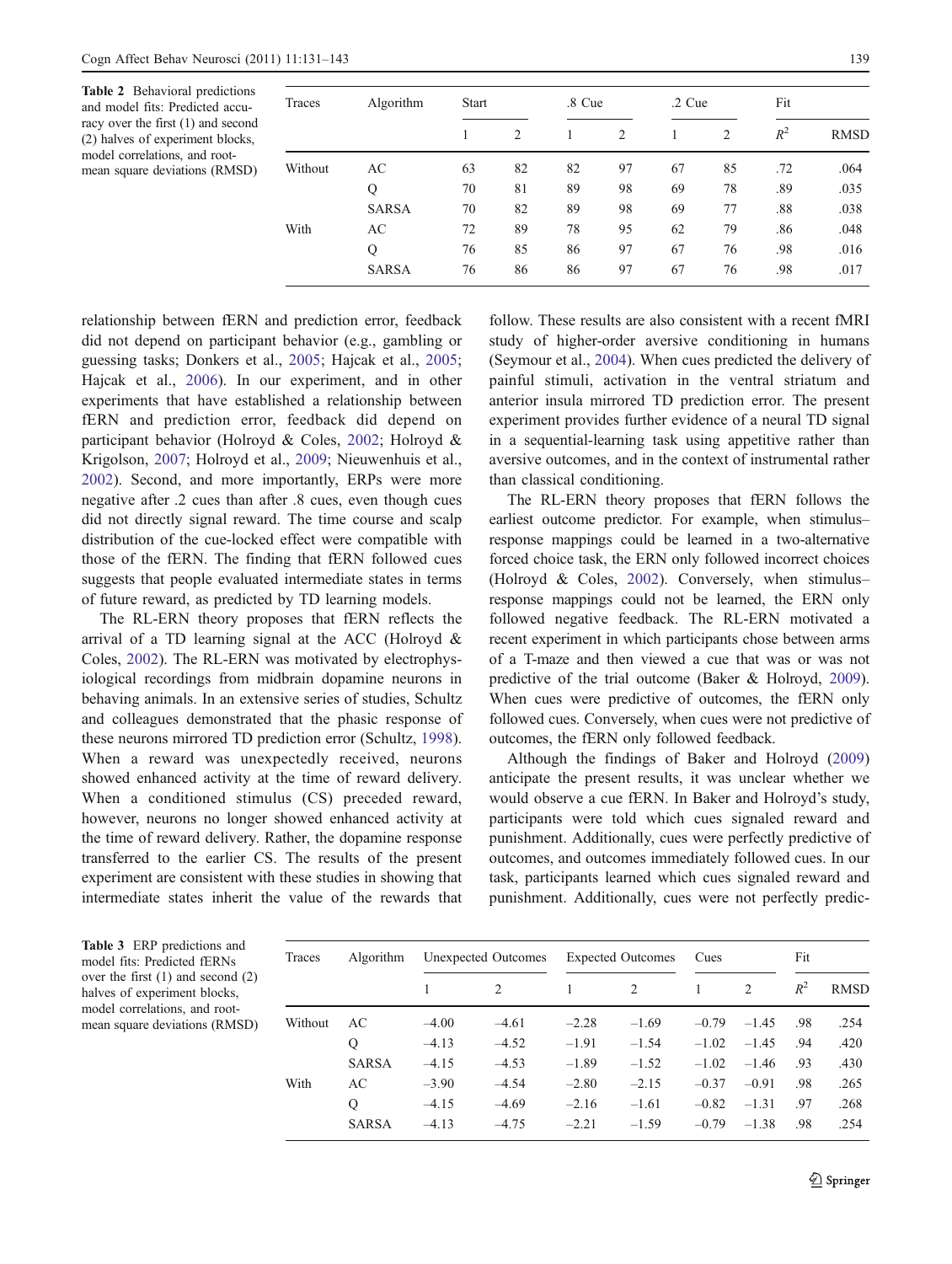tive of outcomes, and outcomes followed an intervening response. The present experiment extends Baker and Holroyd's conclusions in two important ways. First, because our task permitted learning, we could observe the relationship between behavior, fERN, and the predictions of TD learning models. Second, the probabilistic nature of our task allowed us to observe fERNs after cues and feedback within the same trial, and in a manner consistent with a TD learning signal.

Our computational simulations provide insight into the effects of experience on the fERN and behavior. These dynamics are illustrated in Fig. 8, which shows how utility estimates and response accuracy in one model, Q-learning with eligibility traces, evolved over the course of the experiment. These dynamics clarify four nuanced features of the data.

First, fERN was greater for unexpected than for expected outcomes. The utility of correct responses for the .2 and .8 cues approached .2 and .8 (Fig. 8, top). Consequently, the magnitude of prediction errors following unexpected losses  $(0 - .8)$  and wins  $(1.0 - .2)$  exceeded the magnitude of prediction errors following expected losses  $(0 - 0.2)$  and wins  $(1.0 - .8)$ , yielding a greater fERN for unexpected outcomes. The cue fERN was similar to the fERN for expected outcomes. Future rewards associated with the .2 and .8 cues were approximately .16 ( $\gamma$  · .2) and .64 ( $\gamma$  · .8). The utility of the correct initial response approached the average of these values, .4 (Fig. 8, top). Because the magnitudes of prediction errors following  $.2$  cues  $(.16 - .4)$ and .8 cues  $(.64 - .4)$  were so similar to the magnitudes of



Fig. 8 (Top panel) Dynamics of the Q-learning model with eligibility traces: Q values for the .8 cue (long dashes), the .2 cue (short dashes), and the start choice (solid) letter pairs. Black lines show the utility of the correct letter in the pair; and gray lines show the utility of the incorrect letter in the pair. (Bottom panel)Response accuracy for the .8 cue, the .2 cue, and the start choice

prediction errors following expected losses and wins, fERN amplitudes were also very similar. As this example illustrates, the temporal discount parameter and the values of future rewards constrained the magnitudes of prediction errors for initial selections.

Second, response accuracy was greatest for the .8 cue, followed by the start choice, followed by the .2 cue. The model produced this ordering (Fig. 8, bottom) because the difference in utility between incorrect and correct responses was greatest for the .8 cue, followed by the start choice, followed by the .2 cue (Fig. 8, top).

Third, the fERN decreased for expected outcomes and increased for unexpected outcomes. Because utility estimates began at identical values, the model did not immediately distinguish between expected and unexpected outcomes. As the utility of correct responses for the .2 and .8 cues approached .2 and .8 (Fig. 8, top), however, the magnitude of prediction errors decreased for expected outcomes and increased for unexpected outcomes, producing the observed changes in fERNs. Physiological studies have also revealed experience-dependent plasticity in neural firing rates (Roesch, Calu, & Schoenbaum [2007](#page-12-0)), and fMRI studies have confirmed that changes in the BOLD response in reward valuation regions parallel learning (Delgado, Miller, Inati, & Phelps [2005;](#page-11-0) Haruno et al., [2004;](#page-11-0) Schonberg, Daw, Joel, & O'Doherty [2007\)](#page-12-0).

Fourth, and finally, the cue fERN increased with experience. The model only strongly distinguished between .8 and .2 cues after the values of actions that followed those cues (i.e., future rewards) became polarized. As this result demonstrates, the TD model learned the utility of actions that were near to rewards before learning the utility of actions that were far from rewards. Humans and animals typically exhibit such a learning gradient (Fu & Anderson, [2006](#page-11-0); Hull, [1943](#page-11-0)).

These simulation results are consistent with a class of TD learning models. We examined predictions of three such models: the actor/critic model, Q-learning, and SARSA. The actor/critic model is the most widely used framework for studying neural RL. According to one influential proposal, the dorsal striatum, like the actor, learns action preferences, and the ventral striatum, like the critic, learns state values (Montague, Dayan, & Sejnowski [1996;](#page-11-0) O'Doherty et al., [2004](#page-11-0)). Recent recordings from midbrain dopamine neurons in rats and monkeys have provided evidence for Q-learning and SARSA, however (Morris, Nevet, Arkadir, Vaadia, & Bergman [2006](#page-11-0); Roesch et al., [2007](#page-12-0)). Thus, the models we evaluated have received mixed support. Additionally, we considered variants of each model with and without eligibility traces. Although traces were first explored in the context of machine learning, they have since been applied to models of reward valuation and choice.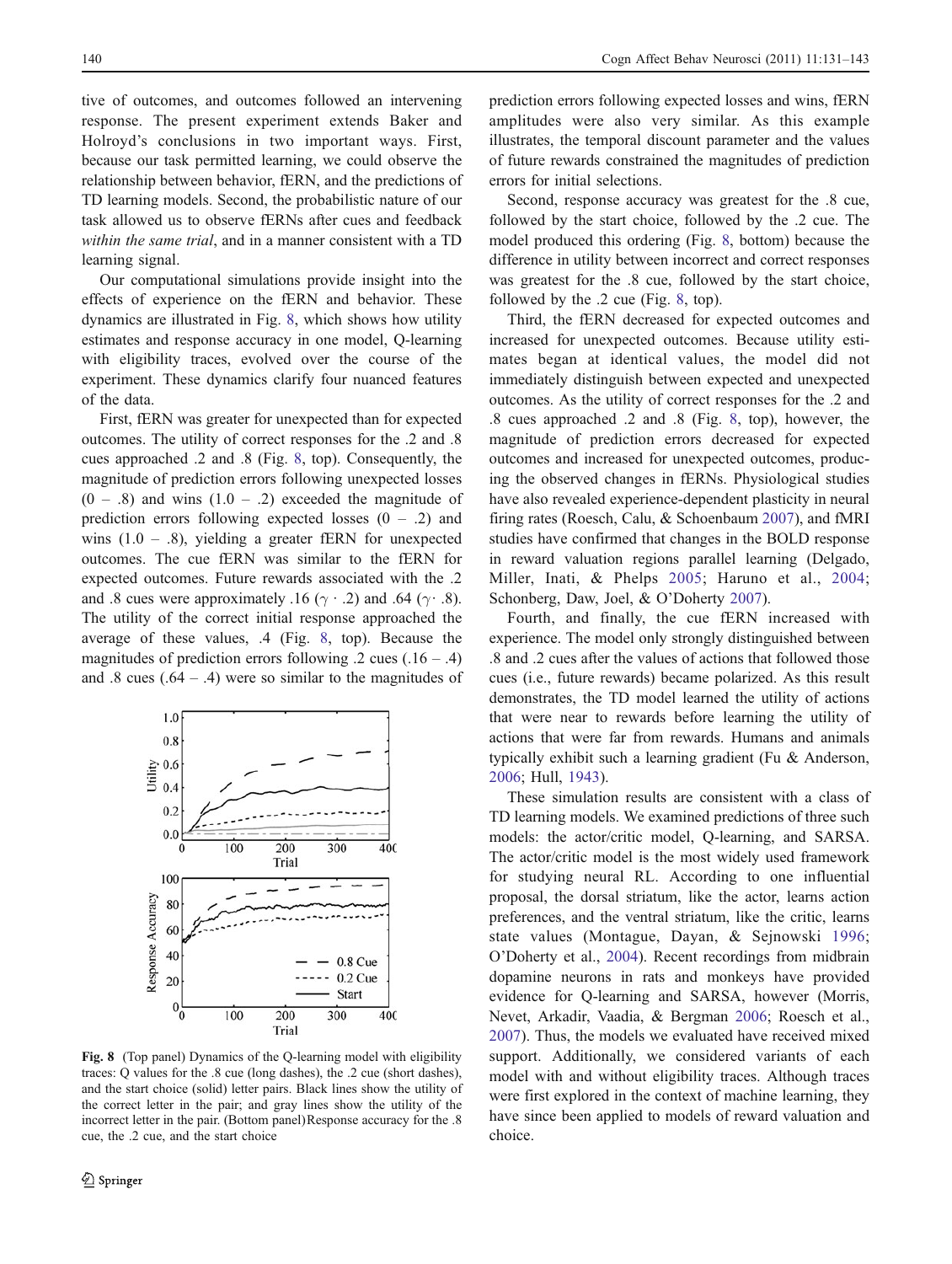<span id="page-10-0"></span>We found that eligibility traces improved response accuracy in all models. The improvement was limited to the start choice, however, because eligibility traces primarily facilitate learning when delays separate actions and rewards (Sutton & Barto, [1998](#page-12-0)). We also found that Qlearning and SARSA predicted the characteristic behavioral results, while actor/critic underpredicted accuracy in the first half of blocks and overpredicted accuracy in the second half of blocks. Why did this occur? The actor/critic model is a reinforcement comparison method (Sutton & Barto, [1998](#page-12-0)); learning continues as long as suboptimal actions are selected. As a consequence, actor/critic moved toward deterministic selections in the second half of blocks. To offset the resulting error, actor/critic required a lower learning rate,  $\alpha$ , which produced lower accuracy in the first half of blocks. The use of separate learning rates for the actor and critic elements did not eliminate this problem. This problem could be mitigated, however, by gradually decreasing the learning rate or by increasing selection noise. Finally, we found that the cue fERN did not vary with the accuracy of forthcoming responses. This result is consistent with actor/critic and Q-learning, but not with SARSA.

Although the results of the experiment are consistent with TD learning, the apparent cue fERN may have been related to factors besides credit assignment. For example, a long-latency frontocentral negativity precedes stimuli with negative affective valence (Bocker, Baas, Kenemans, & Verbaten 2001). Perhaps the cue-locked effect arose from emotional anticipation of negative feedback after the .2 cue. Because stimulus-preceding negativities (SPNs) develop before motivationally salient stimuli regardless of their valence, however, there is no reason to expect that SPNs would uniquely follow cues that predicted negative feedback (Kotani, Hiraku, Suda, & Aihara [2001;](#page-11-0) Ohgami, Kotani, Hiraku, Aihara, & Ishii [2004\)](#page-11-0). Response conflict is also accompanied by a frontocentral negativity that occurs 200 ms after stimulus presentation (Kopp, Rist, & Mattler [1996;](#page-11-0) van Veen & Carter, [2002\)](#page-12-0). Perhaps the cue-locked effect was related to the fact that both response letters had low utilities for the .2 cue, but one letter had a far greater utility for the .8 cue. This could produce greater response conflict for the .2 cue. The absence of a difference in reaction times between the .2 and .8 cues is not consistent with this account, however. Finally, multiple ERP components, including the N2 and the P300, are sensitive to event probabilities (Duncan-Johnson & Donchin, [1977](#page-11-0); Squires, Wickens, Squires, & Donchin [1976\)](#page-12-0). Although the .2 and .8 cues appeared with equal probability when participants selected the correct letter in the first pair, the .2 cue always appeared when they selected the incorrect letter. Averaging over initial selections, then, the .8 cue appeared less frequently than the .2 cue. Perhaps the cue-locked effect related to these

different probabilities. Importantly, the difference between cue probabilities decreased over the experiment because participants increasingly selected the correct letter. If differences in the cue-locked ERPs related to cue probabilities, one would expect the cue-locked effects to decrease, rather than increase, over the experiment.

#### Summary

Although an increasing number of studies have provided support for TD learning, most involve situations in which feedback immediately follows actions or predictive cues. Our study shows the evaluation of rewards beyond intervening actions. Although many theories have proposed that such evaluations underlie temporal credit assignment (Fu & Anderson, [2006;](#page-11-0) Holroyd & Coles, [2002;](#page-11-0) Schultz et al., [1997;](#page-12-0) Sutton & Barto, [1998\)](#page-12-0), to our knowledge the present results provide one of the clearest demonstrations of this process. These results advance theories of human decision making by showing that people use TD learning to overcome the problem of temporal credit assignment. Additionally, these results advance theories of neural reward processing by showing that the fERN is sensitive to immediate reward and the potential for future reward.

Acknowledgement This work was supported by Training Grant T32GM081760 and NIH Training Grant MH 19983 to the first author, and by NIMH Grant MH068243 to the second author. We thank Christopher Paynter and Caitlin Hudac for their insightful comments on an earlier draft of the manuscript.

# References

- Baker, T. E., & Holroyd, C. B. (2009). Which way do I go? Neural activation in response to feedback and spatial processing in a virtual T-maze. Cerebral Cortex, 19, 1708–1722.
- Barto, A. G., Sutton, R. S., & Anderson, C. W. (1983). Neuronlike adaptive elements that can solve difficult learning control problems. IEEE Transactions on Systems, Man, and Cybernetics, 13, 834–846.
- Bocker, K. B. E., Baas, J. M. P., Kenemans, J. L., & Verbaten, M. N. (2001). Stimulus-preceding negativity induced by fear: A manifestation of affective anticipation. International Journal of Psychophysiology, 43, 77–90.
- Bogacz, R., McClure, S. M., Li, J., Cohen, J. D., & Montague, P. R. (2007). Short-term memory traces for action bias in human reinforcement learning. Brain Research, 1153, 111–121.
- Braver, T. S., Barch, D. M., Gray, J. R., Molfese, D. L., & Snyder, A. (2001). Anterior cingulate cortex and response conflict: Effects of frequency, inhibition and errors. Cerebral Cortex, 11, 825– 836.
- Cohen, M. X., & Ranganath, C. (2007). Reinforcement learning signals predict future decisions. The Journal of Neuroscience, 27, 371–378.
- Dehaene, S., Posner, M. I., & Tucker, D. M. (1994). Localization of a neural system for error detection and compensation. Psychological Science, 5, 303–305.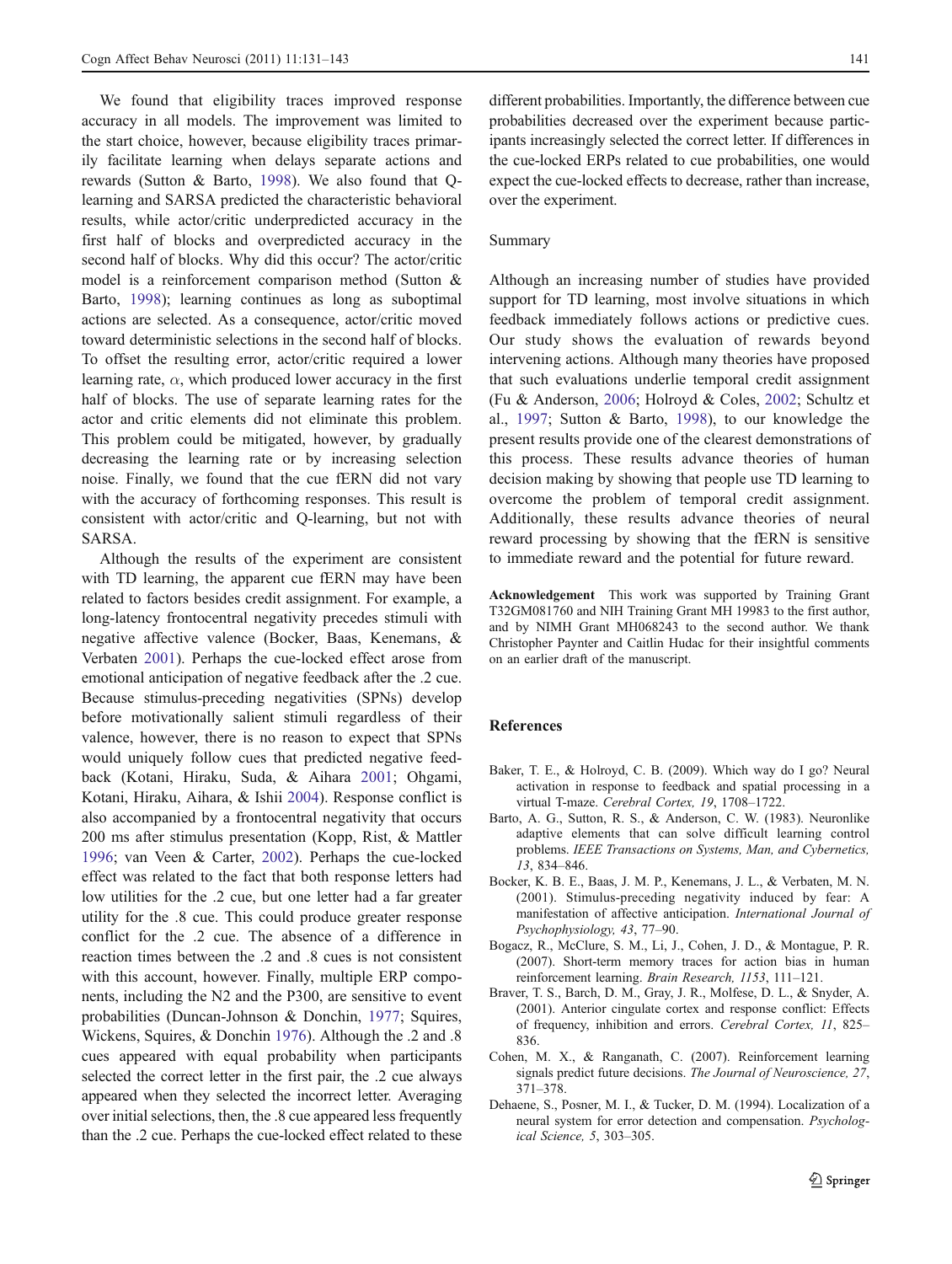- <span id="page-11-0"></span>Delgado, M. R., Miller, M. M., Inati, S., & Phelps, E. A. (2005). An fMRI study of reward-related probability learning. Neuroimage, 24, 862–873.
- Delorme, A., & Makeig, S. (2004). EEGLAB: An open source toolbox for analysis of single-trial EEG dynamics including independent component analysis. Journal of Neuroscience Methods, 134, 9–21.
- Donkers, F. C. L., Nieuwenhuis, S., & van Boxtel, G. J. M. (2005). Mediofrontal negativities in the absence of responding. Cognitive Brain Research, 25, 777–787.
- Duncan-Johnson, C. C., & Donchin, E. (1977). On quantifying surprise: The variation of event-related potentials with subjective probability. Psychophysiology, 14, 456–467.
- Falkenstein, M., Hohnsbein, J., Hoormann, J., & Blanke, L. (1991). Effects of crossmodal divided attention on late ERP components: II. Error processing in choice reaction tasks. Electroencephalography and Clinical Neurophysiology, 78, 447–455.
- Fu, W. T., & Anderson, J. R. (2006). From recurrent choice to skill learning: A reinforcement-learning model. Journal of Experimental Psychology: General, 135, 184–206.
- Gehring, W. J., Goss, B., Coles, M. G. H., Meyer, D. E., & Donchin, E. (1993). A neural system for error detection and compensation. Psychological Science, 4, 385–390.
- Gehring, W. J., & Willoughby, A. R. (2002). The medial frontal cortex and the rapid processing of monetary gains and losses. Science, 295, 2279–2282.
- Gehring, W. J., & Willoughby, A. R. (2004). Are all medial frontal negativities created equal? Toward a richer empirical basis for theories of action monitoring. In M. Ullsperger & M. Falkenstein (Eds.), Errors, conflicts, and the brain: Current opinions on performance monitoring (pp. 14–20). Leipzig: Max Planck Institute of Cognitive Neuroscience.
- Gureckis, T. M., & Love, B. C. (2009). Short-term gains, long-term pains: How cues about state aid learning in dynamic environments. Cognition, 113, 293–313.
- Hajcak, G., Holroyd, C. B., Moser, J. S., & Simons, R. F. (2005). Brain potentials associated with expected and unexpected good and bad outcomes. Psychophysiology, 42, 161–170.
- Hajcak, G., Moser, J. S., Holroyd, C. B., & Simons, R. F. (2006). The feedback-related negativity reflects the binary evaluation of good versus bad outcomes. Biological Psychology, 71, 148–154.
- Hajcak, G., Moser, J. S., Holroyd, C. B., & Simons, R. F. (2007). It's worse than you thought: The feedback negativity and violations of reward prediction in gambling tasks. Psychophysiology, 44, 905–912.
- Haruno, M., Kuroda, T., Doya, K., Toyama, K., Kimura, M., Samejima, K., et al. (2004). A neural correlate of reward-based behavioral learning in caudate nucleus: A functional magnetic resonance imaging study of a stochastic decision task. The Journal of Neuroscience, 24, 1660–1665.
- Holroyd, C. B., & Coles, M. G. H. (2002). The neural basis of human error processing: Reinforcement learning, dopamine, and the error-related negativity. Psychological Review, 109, 679–709.
- Holroyd, C. B., & Krigolson, O. E. (2007). Reward prediction error signals associated with a modified time estimation task. Psychophysiology, 44, 913–917.
- Holroyd, C. B., Krigolson, O. E., Baker, R., Lee, S., & Gibson, J. (2009). When is an error not a prediction error? An electrophysiological investigation. Cognitive, Affective & Behavioral Neuroscience, 9, 59–70.
- Holroyd, C. B., Larsen, J. T., & Cohen, J. D. (2004). Context dependence of the event-related brain potential associated with reward and punishment. Psychophysiology, 41, 245–253.
- Holroyd, C. B., Nieuwenhuis, S., Yeung, N., Nystrom, L., Mars, R. B., Coles, M. G. H., et al. (2004). Dorsal anterior cingulate cortex

shows fMRI response to internal and external error signals. Nature Neuroscience, 7, 497–498.

- Hull, C. L. (1943). Principles of behavior: An introduction to behavioral theory. New York: Appleton-Century-Crofts.
- Ito, S., Stuphorn, V., Brown, J. W., & Schall, J. D. (2003). Performance monitoring by the anterior cingulate cortex during saccade countermanding. Science, 302, 120-122.
- Jennings, J. R., & Wood, C. C. (1976). The  $\varepsilon$ -adjustment procedure for repeated-measures analyses of variance. Psychophysiology, 13, 277–278.
- Kennerley, S. W., Walton, M. E., Behrens, T. E. J., Buckley, M. J., & Rushworth, M. F. S. (2006). Optimal decision making and the anterior cingulate cortex. Nature Neuroscience, 9, 940–947.
- Kopp, B., Rist, F., & Mattler, U. (1996). N200 in the flanker task as a neurobehavioral tool for investigating executive control. Psychophysiology, 33, 282–294.
- Kotani, Y., Hiraku, S., Suda, K., & Aihara, Y. (2001). Effect of positive and negative emotion on stimulus-preceding negativity prior to feedback stimuli. Psychophysiology, 38, 873–878.
- Krigolson, O. E., Pierce, L. J., Holroyd, C. B., & Tanaka, J. W. (2009). Learning to become an expert: Reinforcement learning and the acquisition of perceptual expertise. Journal of Cognitive Neuroscience, 21, 1834–1841.
- Luck, S. J. (2005). An introduction to the event-related potential technique. Cambridge: MIT Press.
- Martin, L. E., Potts, G. F., Burton, P. C., & Montague, P. R. (2009). Electrophysiological and hemodynamic responses to reward prediction violation. NeuroReport, 20, 1140–1143.
- Michie, D. (1963). Experiments on the mechanization of game learning: Part 1. Characterization of the model and its parameters. Computer Journal, 6, 232–236.
- Miltner, W. H. R., Braun, C. H., & Coles, M. G. H. (1997). Eventrelated brain potentials following incorrect feedback in a timeestimation task: Evidence for a "generic" neural system for error detection. Journal of Cognitive Neuroscience, 9, 788–798.
- Minsky, M. (1963). Steps toward artificial intelligence. In E. A. Feigenbaum & J. Feldman (Eds.), Computers and thought (pp. 406–450). New York: McGraw-Hill.
- Montague, P. R., Dayan, P., & Sejnowski, T. J. (1996). A framework for mesencephalic dopamine systems based on predictive hebbian learning. The Journal of Neuroscience, 16, 1936–1947.
- Morris, G., Nevet, A., Arkadir, D., Vaadia, E., & Bergman, H. (2006). Midbrain dopamine neurons encode decisions for future action. Nature Neuroscience, 9, 1057–1063.
- Nelder, J. A., & Mead, R. (1965). A simplex method for function minimization. Computer Journal, 7, 308–313.
- Nieuwenhuis, S., Holroyd, C. B., Mol, N., & Coles, M. G. H. (2004). Reinforcement-related brain potentials from medial frontal cortex: Origins and functional significance. Neuroscience and Biobehavioral Reviews, 28, 441–448.
- Nieuwenhuis, S., Ridderinkhof, K. R., Talsma, D., Coles, M. G. H., Holroyd, C. B., Kok, A., et al. (2002). A computational account of altered error processing in older age: Dopamine and the errorrelated negativity. Cognitive, Affective & Behavioral Neuroscience, 2, 19–36.
- Niki, H., & Watanabe, M. (1979). Prefrontal and cingulate unit activity during timing behavior in the monkey. Brain Research, 171, 213–224.
- O'Doherty, J. P., Dayan, P., Schultz, J., Deichmann, R., Friston, K., & Dolan, R. J. (2004). Dissociable roles of ventral and dorsal striatum in instrumental conditioning. Science, 304, 452–454.
- Ohgami, Y., Kotani, Y., Hiraku, S., Aihara, Y., & Ishii, M. (2004). Effects of reward and stimulus modality on stimulus-preceding negativity. Psychophysiology, 41, 729–738.
- Pan, W. X., Schmidt, R., Wickens, J. R., & Hyland, B. I. (2005). Dopamine cells respond to predicted events during classical